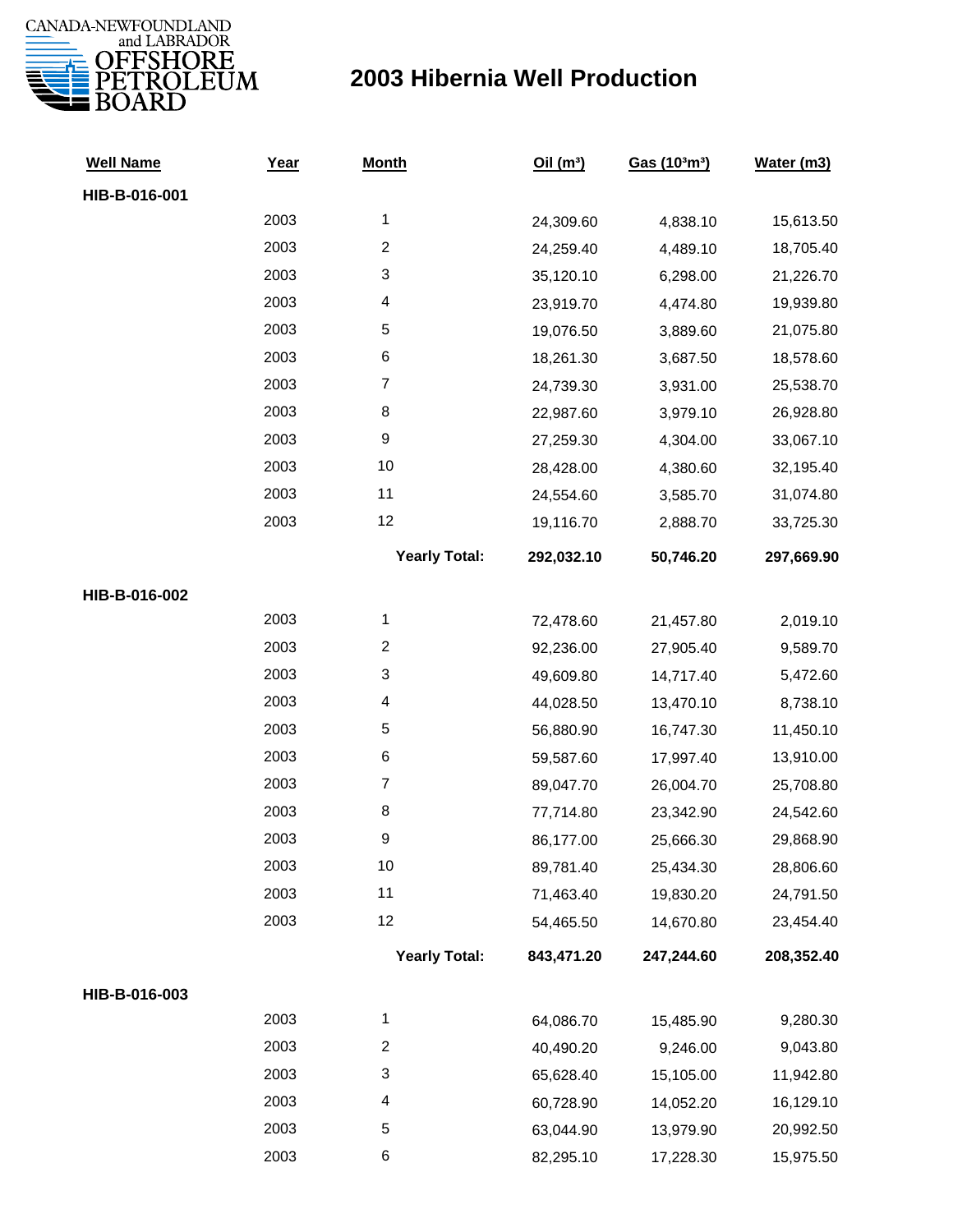

| <b>Well Name</b> | Year | <b>Month</b>         | Oil(m <sup>3</sup> ) | Gas (103m3) | Water (m3) |
|------------------|------|----------------------|----------------------|-------------|------------|
|                  | 2003 | $\overline{7}$       | 61,062.20            | 12,922.10   | 15,253.20  |
|                  | 2003 | 8                    | 50,545.00            | 11,805.80   | 10,733.50  |
|                  | 2003 | 9                    | 25,456.70            | 6,473.10    | 4,573.10   |
|                  | 2003 | 10                   | 37,419.00            | 8,046.70    | 7,229.20   |
|                  | 2003 | 11                   | 60,586.50            | 13,878.70   | 9,389.20   |
|                  | 2003 | 12                   | 25,786.30            | 6,148.50    | 4,642.20   |
|                  |      | <b>Yearly Total:</b> | 637,129.90           | 144,372.20  | 135,184.40 |
| HIB-B-016-004Z   |      |                      |                      |             |            |
|                  | 2003 | 1                    | 142,635.10           | 29,524.10   | 27,766.00  |
|                  | 2003 | $\overline{c}$       | 130,235.20           | 25,495.90   | 26,448.50  |
|                  | 2003 | 3                    | 167,534.80           | 33,809.80   | 34,457.70  |
|                  | 2003 | 4                    | 141,097.20           | 28,247.90   | 34,323.60  |
|                  | 2003 | 5                    | 146,569.90           | 29,258.40   | 44,959.10  |
|                  | 2003 | 6                    | 142,491.50           | 28,824.50   | 43,281.20  |
|                  | 2003 | $\overline{7}$       | 134,855.50           | 26,796.70   | 46,178.70  |
|                  | 2003 | 8                    | 127,722.90           | 25,507.00   | 49,032.60  |
|                  | 2003 | 9                    | 137,306.80           | 27,024.10   | 52,895.60  |
|                  | 2003 | 10                   | 144,778.60           | 28,076.70   | 51,736.20  |
|                  | 2003 | 11                   | 129,691.60           | 26,376.60   | 49,984.90  |
|                  | 2003 | 12                   | 103,615.40           | 20,231.70   | 49,599.50  |
|                  |      | <b>Yearly Total:</b> | 1,648,534.50         | 329,173.40  | 510,663.60 |
| HIB-B-016-008    |      |                      |                      |             |            |
|                  | 2003 | 1                    | 36,223.90            | 14,283.10   | 7.80       |
|                  | 2003 | 2                    | 26,463.80            | 10,390.00   | 0.00       |
|                  | 2003 | 3                    | 37,841.50            | 15,415.10   | 0.00       |
|                  | 2003 | 4                    | 20,323.00            | 8,381.60    | 0.00       |
|                  | 2003 | 5                    | 5,823.80             | 2,254.60    | 18.00      |
|                  | 2003 | 6                    | 0.00                 | 0.00        | 0.00       |
|                  | 2003 | 7                    | 0.00                 | 0.00        | 0.00       |
|                  | 2003 | 8                    | 0.00                 | 0.00        | 0.00       |
|                  | 2003 | 9                    | 0.00                 | 0.00        | 0.00       |
|                  | 2003 | 10                   | 0.00                 | 0.00        | 0.00       |
|                  | 2003 | 11                   | 101.60               | 39.80       | 0.50       |
|                  | 2003 | 12                   | 9,044.90             | 3,016.10    | 26.10      |
|                  |      | <b>Yearly Total:</b> | 135,822.50           | 53,780.30   | 52.40      |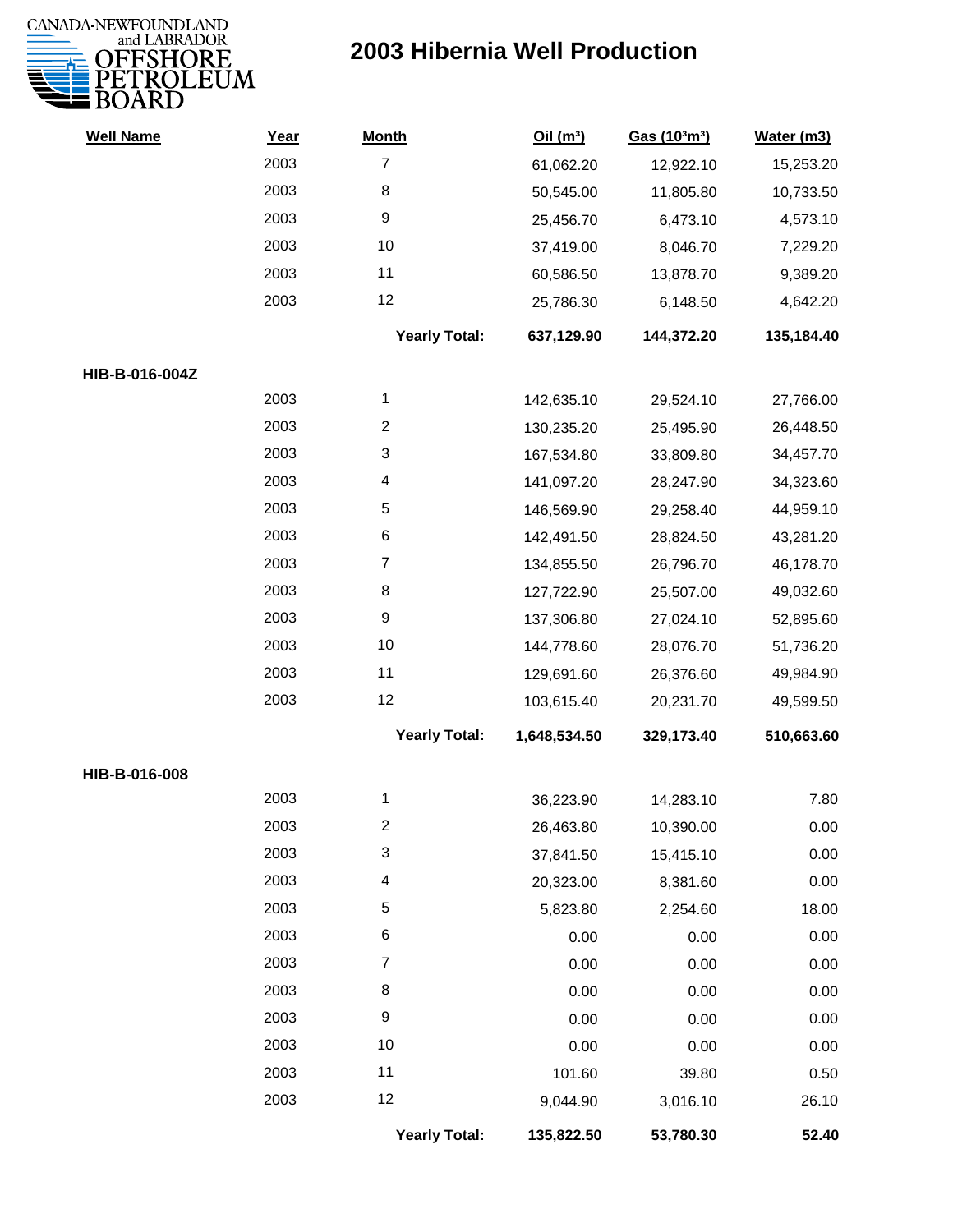

| <b>Well Name</b> | Year | <b>Month</b>         | Oil $(m^3)$ | Gas (103m3) | Water (m3) |
|------------------|------|----------------------|-------------|-------------|------------|
| HIB-B-016-011    | 2003 | 1                    | 3,272.70    | 2,216.40    | 1.70       |
|                  | 2003 | $\overline{2}$       | 0.00        | 0.00        | 0.00       |
|                  | 2003 | 3                    | 0.00        | 0.00        | 0.00       |
|                  | 2003 | 4                    | 0.00        | 0.00        | 0.00       |
|                  | 2003 | $\mathbf 5$          | 0.00        | 0.00        | 0.00       |
|                  | 2003 | $\,6$                | 0.00        | 0.00        | 0.00       |
|                  | 2003 | $\overline{7}$       | 0.00        | 0.00        | 0.00       |
|                  | 2003 | 8                    | 0.00        | 0.00        | 0.00       |
|                  | 2003 | $\boldsymbol{9}$     | 0.00        | 0.00        | 0.00       |
|                  | 2003 | 10                   | 0.00        | 0.00        | 0.00       |
|                  | 2003 | 11                   | 1,077.90    | 1,061.70    | 5.70       |
|                  | 2003 | 12                   | 375.50      | 373.30      | 1.50       |
|                  |      | <b>Yearly Total:</b> | 4,726.10    | 3,651.40    | 8.90       |
| HIB-B-016-014    |      |                      |             |             |            |
|                  | 2003 | 1                    | 93,265.20   | 23,868.10   | 0.00       |
|                  | 2003 | $\overline{c}$       | 89,280.50   | 22,724.50   | 0.00       |
|                  | 2003 | 3                    | 106,554.70  | 28,543.80   | 0.00       |
|                  | 2003 | 4                    | 91,922.60   | 26,497.20   | 0.00       |
|                  | 2003 | 5                    | 94,699.00   | 28,085.70   | 235.30     |
|                  | 2003 | $\,6$                | 90,942.20   | 30,551.10   | 196.50     |
|                  | 2003 | $\overline{7}$       | 72,823.50   | 25,107.80   | 201.10     |
|                  | 2003 | $\,8\,$              | 56,208.40   | 20,387.80   | 164.30     |
|                  | 2003 | $\boldsymbol{9}$     | 66,532.40   | 25,053.40   | 224.20     |
|                  | 2003 | 10                   | 65,177.50   | 24,508.20   | 183.30     |
|                  | 2003 | 11                   | 48,334.30   | 18,679.50   | 262.30     |
|                  | 2003 | 12                   | 40,014.40   | 15,202.80   | 150.00     |
|                  |      | <b>Yearly Total:</b> | 915,754.70  | 289,209.90  | 1,617.00   |
| HIB-B-016-017    |      |                      |             |             |            |
|                  | 2003 | 1                    | 48,269.30   | 11,144.30   | 44,429.90  |
|                  | 2003 | $\boldsymbol{2}$     | 25,567.90   | 5,136.00    | 20,253.40  |
|                  | 2003 | 3                    | 63,056.10   | 13,449.80   | 61,619.50  |
|                  | 2003 | 4                    | 34,747.80   | 6,941.80    | 39,046.30  |
|                  | 2003 | $\sqrt{5}$           | 3,264.90    | 482.90      | 5,769.80   |
|                  | 2003 | 6                    | 13,854.60   | 2,149.70    | 23,148.00  |
|                  | 2003 | 7                    | 3,300.60    | 884.00      | 6,223.80   |
|                  | 2003 | 8                    | 0.00        | 0.00        | 0.00       |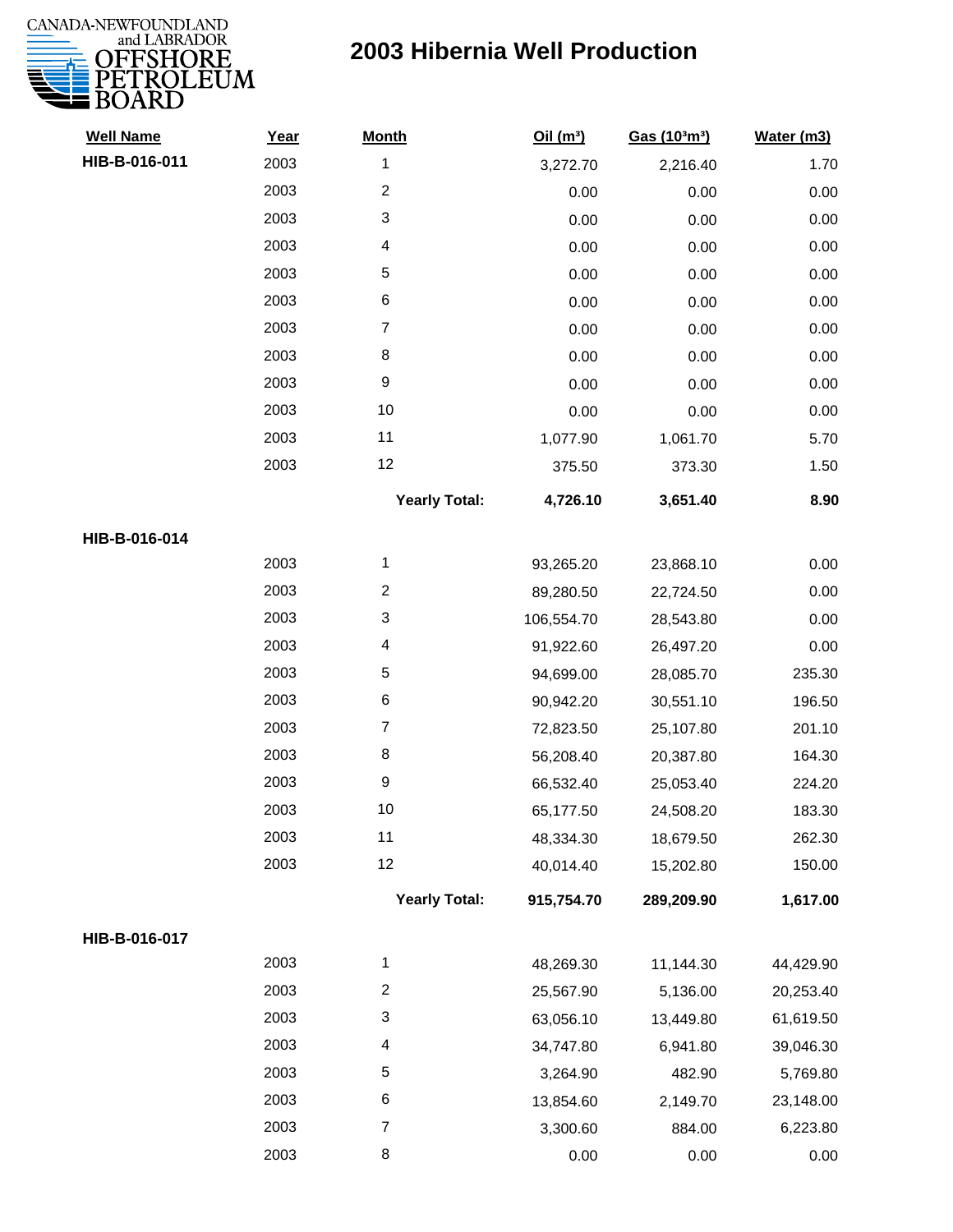

| <b>Well Name</b> | Year | <b>Month</b>         | Oil(m <sup>3</sup> ) | Gas (103m3) | Water (m3) |
|------------------|------|----------------------|----------------------|-------------|------------|
|                  | 2003 | $\boldsymbol{9}$     | 541.10               | 150.70      | 1,025.40   |
|                  | 2003 | 10                   | 0.00                 | 0.00        | 0.00       |
|                  | 2003 | 11                   | 1,434.30             | 386.00      | 2,320.90   |
|                  | 2003 | 12                   | 0.00                 | 0.00        | 0.00       |
|                  |      | <b>Yearly Total:</b> | 194,036.60           | 40,725.20   | 203,837.00 |
| HIB-B-016-018    |      |                      |                      |             |            |
|                  | 2003 | 1                    | 82,895.30            | 22,265.50   | 3,941.50   |
|                  | 2003 | $\overline{2}$       | 88,974.50            | 22,862.00   | 2,559.90   |
|                  | 2003 | 3                    | 105,960.40           | 27,726.10   | 2,316.60   |
|                  | 2003 | 4                    | 89,018.20            | 24,648.70   | 3,573.20   |
|                  | 2003 | 5                    | 89,320.80            | 26,624.10   | 3,523.30   |
|                  | 2003 | $\,6$                | 43,157.00            | 12,696.20   | 2,171.50   |
|                  | 2003 | $\overline{7}$       | 75,860.40            | 24,744.20   | 1,541.60   |
|                  | 2003 | 8                    | 59,476.60            | 20,478.10   | 2,244.10   |
|                  | 2003 | $\boldsymbol{9}$     | 66,334.10            | 24,941.80   | 2,870.70   |
|                  | 2003 | $10$                 | 67,252.90            | 25,898.20   | 2,034.00   |
|                  | 2003 | 11                   | 40,187.20            | 15,524.90   | 574.90     |
|                  | 2003 | 12                   | 2,266.50             | 648.40      | 99.00      |
|                  |      | <b>Yearly Total:</b> | 810,703.90           | 249,058.20  | 27,450.30  |
| HIB-B-016-019Z   |      |                      |                      |             |            |
|                  | 2003 | 1                    | 17,756.00            | 1,381.40    | 0.00       |
|                  | 2003 | $\overline{c}$       | 20,428.60            | 1,617.90    | 6.10       |
|                  | 2003 | 3                    | 6,904.80             | 526.00      | 7.30       |
|                  | 2003 | 4                    | 0.00                 | 0.00        | 0.00       |
|                  | 2003 | 5                    | 9,171.80             | 693.20      | 31.80      |
|                  | 2003 | 6                    | 17,221.60            | 1,371.60    | 134.70     |
|                  | 2003 | $\overline{7}$       | 0.00                 | 0.00        | 0.00       |
|                  | 2003 | 8                    | 20,859.20            | 1,846.90    | 810.80     |
|                  | 2003 | $\boldsymbol{9}$     | 18,333.40            | 1,598.10    | 82.30      |
|                  | 2003 | 10                   | 18,961.20            | 1,647.90    | 53.30      |
|                  | 2003 | 11                   | 13,029.20            | 1,250.10    | 75.20      |
|                  | 2003 | 12                   | 12,394.70            | 1,194.40    | 35.70      |
|                  |      | <b>Yearly Total:</b> | 155,060.50           | 13,127.50   | 1,237.20   |
| HIB-B-016-022    |      |                      |                      |             |            |
|                  | 2003 | 1                    | 97,932.80            | 23,998.70   | 108.90     |
|                  | 2003 | $\overline{2}$       | 111,359.00           | 25,946.90   | 27.70      |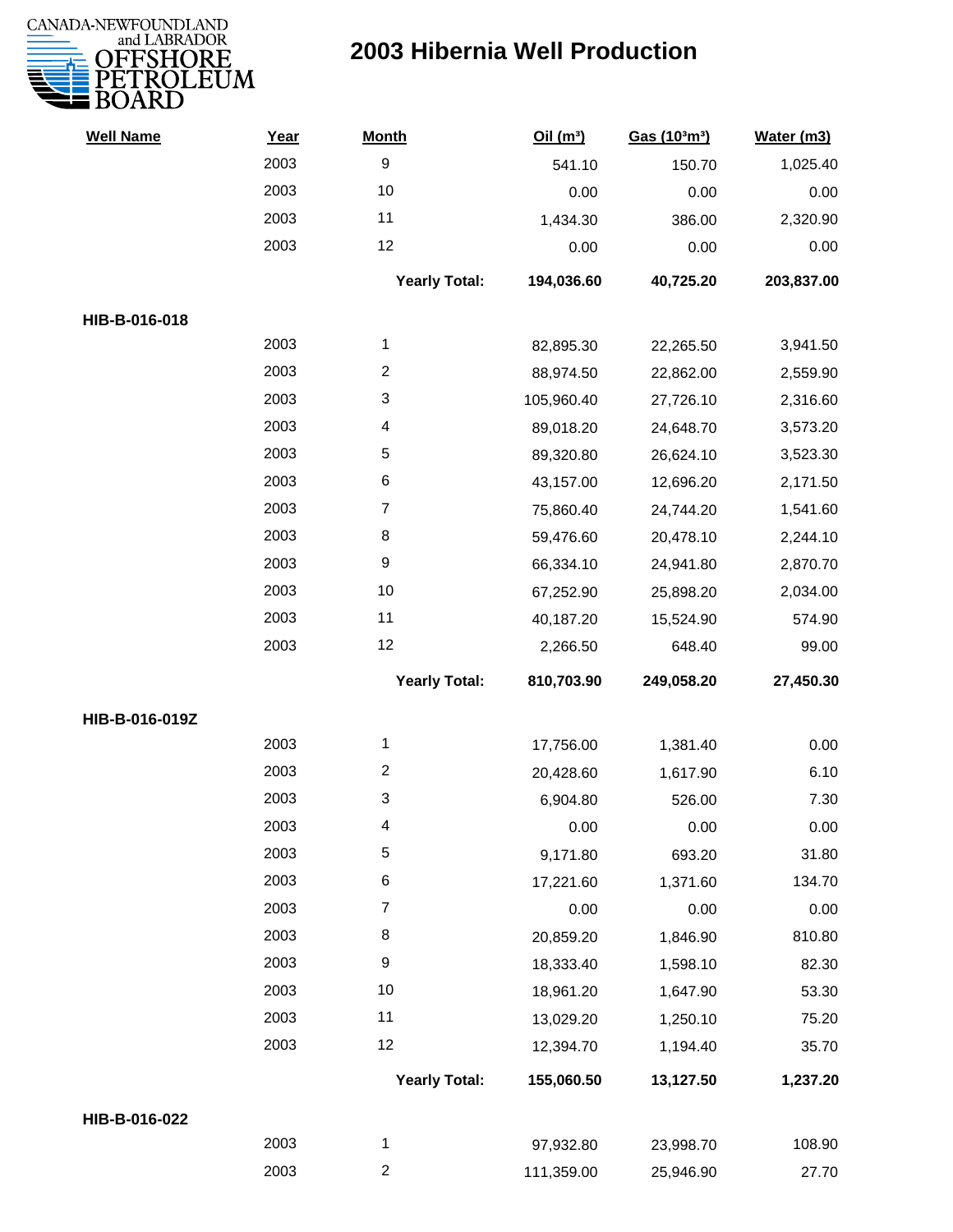

| <b>Well Name</b> | Year | <b>Month</b>            | Oil(m <sup>3</sup> ) | Gas (103m3) | Water (m3) |
|------------------|------|-------------------------|----------------------|-------------|------------|
|                  | 2003 | 3                       | 120,343.70           | 27,945.70   | 631.20     |
|                  | 2003 | 4                       | 103,843.20           | 24,587.40   | 1,329.00   |
|                  | 2003 | 5                       | 113,248.10           | 25,852.70   | 2,034.20   |
|                  | 2003 | $\,6$                   | 119,173.90           | 27,732.30   | 1,464.30   |
|                  | 2003 | $\overline{7}$          | 121,000.40           | 26,934.40   | 3,632.60   |
|                  | 2003 | 8                       | 103,464.50           | 23,409.00   | 8,278.30   |
|                  | 2003 | 9                       | 84,037.40            | 19,218.30   | 17,802.70  |
|                  | 2003 | 10                      | 76,601.20            | 18,113.50   | 24,886.10  |
|                  | 2003 | 11                      | 54,666.40            | 12,708.10   | 24,249.50  |
|                  | 2003 | 12                      | 21,319.00            | 4,706.40    | 16,729.00  |
|                  |      | <b>Yearly Total:</b>    | 1,126,989.60         | 261,153.40  | 101,173.50 |
| HIB-B-016-023    |      |                         |                      |             |            |
|                  | 2003 | 1                       | 2,998.00             | 288.70      | 6.50       |
|                  | 2003 | $\overline{\mathbf{c}}$ | 11,640.00            | 1,083.30    | 29.20      |
|                  | 2003 | 3                       | 11,687.10            | 1,121.60    | 36.70      |
|                  | 2003 | 4                       | 21,769.90            | 2,085.90    | 52.90      |
|                  | 2003 | 5                       | 14,597.80            | 1,383.60    | 36.30      |
|                  | 2003 | 6                       | 8,817.00             | 862.40      | 19.00      |
|                  | 2003 | $\overline{7}$          | 14,651.20            | 1,544.30    | 502.80     |
|                  | 2003 | 8                       | 19,512.30            | 2,064.90    | 57.10      |
|                  | 2003 | 9                       | 14,996.40            | 1,639.00    | 50.30      |
|                  | 2003 | 10                      | 16,680.20            | 1,805.30    | 46.90      |
|                  | 2003 | 11                      | 14,578.40            | 1,602.20    | 63.30      |
|                  | 2003 | 12                      | 16,138.70            | 1,777.20    | 58.20      |
|                  |      | <b>Yearly Total:</b>    | 168,067.00           | 17,258.40   | 959.20     |
| HIB-B-016-024    |      |                         |                      |             |            |
|                  | 2003 | 1                       | 113,419.30           | 14,803.10   | 41,444.00  |
|                  | 2003 | $\overline{c}$          | 55,263.70            | 7,226.90    | 24,697.10  |
|                  | 2003 | 3                       | 137,338.40           | 17,148.90   | 63,061.60  |
|                  | 2003 | 4                       | 105,508.60           | 13,567.90   | 57,814.80  |
|                  | 2003 | 5                       | 114,415.00           | 13,798.10   | 82,525.50  |
|                  | 2003 | 6                       | 102,768.20           | 12,592.30   | 74,190.10  |
|                  | 2003 | 7                       | 95,871.60            | 11,875.90   | 81,949.70  |
|                  | 2003 | 8                       | 94,702.30            | 10,441.80   | 95,978.10  |
|                  | 2003 | 9                       | 99,741.80            | 10,219.60   | 92,207.40  |
|                  | 2003 | 10                      | 74,691.20            | 10,106.50   | 118,882.8  |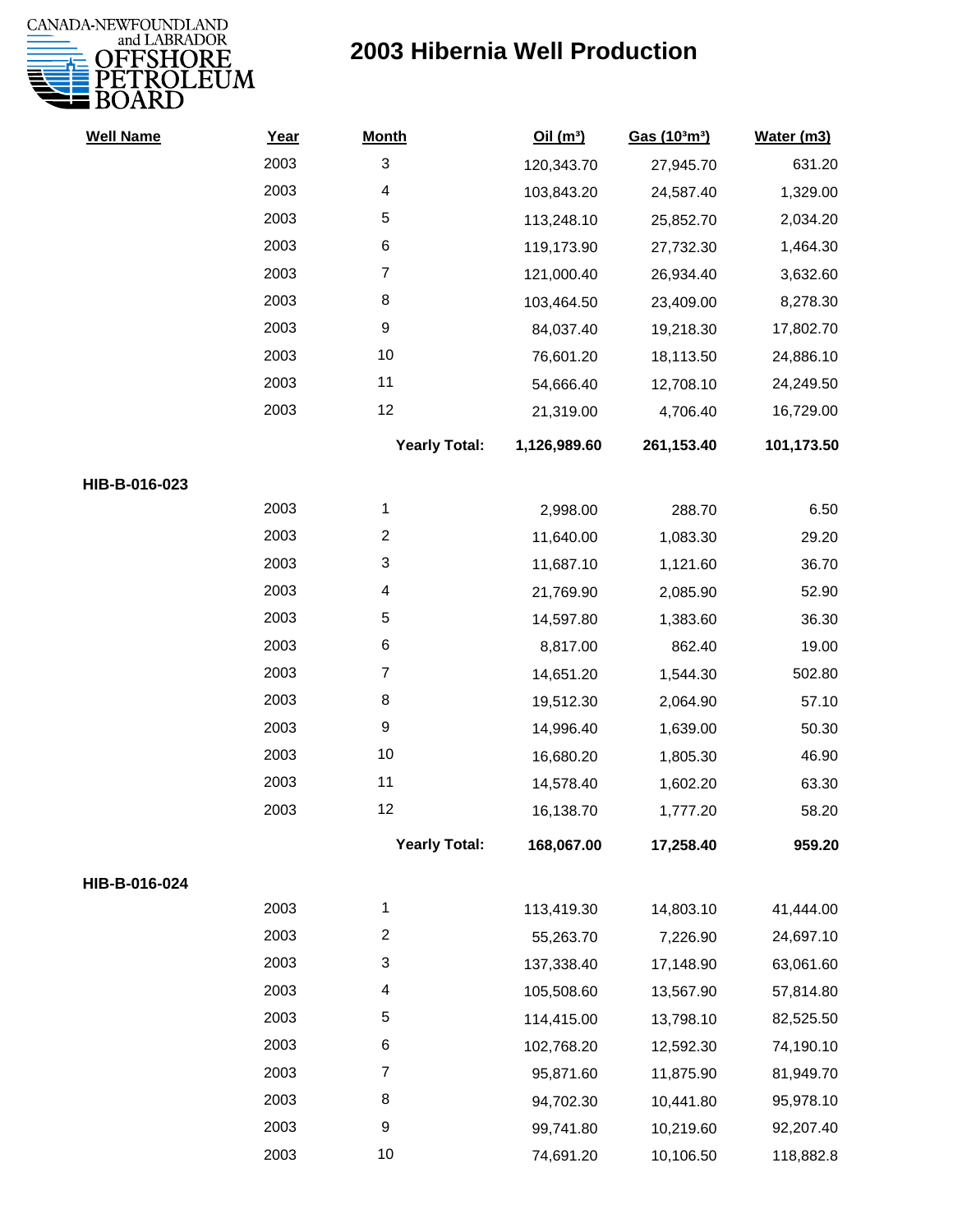

| <b>Well Name</b> | Year | <b>Month</b>         | Oil(m <sup>3</sup> ) | Gas (103m3) | Water (m3) |
|------------------|------|----------------------|----------------------|-------------|------------|
|                  | 2003 | 11                   | 63,007.20            | 9,937.30    | 108,251.2  |
|                  | 2003 | 12                   | 40,726.80            | 6,461.30    | 102,374.1  |
|                  |      | <b>Yearly Total:</b> | 1,097,454.10         | 138,179.60  | 943,376.40 |
| HIB-B-016-025    |      |                      |                      |             |            |
|                  | 2003 | $\mathbf{1}$         | 1,252.90             | 41.70       | 1.50       |
|                  | 2003 | $\overline{c}$       | 2,865.50             | 91.60       | 3.30       |
|                  | 2003 | 3                    | 0.00                 | 0.00        | 0.00       |
|                  | 2003 | 4                    | 1,048.80             | 34.10       | 1.10       |
|                  | 2003 | 5                    | 1,733.30             | 54.90       | 6.20       |
|                  | 2003 | 6                    | 0.00                 | 0.00        | 0.00       |
|                  | 2003 | 7                    | 0.00                 | 0.00        | 0.00       |
|                  | 2003 | 8                    | 0.00                 | 0.00        | 0.00       |
|                  | 2003 | 9                    | 0.00                 | 0.00        | 0.00       |
|                  | 2003 | 10                   | 0.00                 | 0.00        | 0.00       |
|                  | 2003 | 11                   | 0.00                 | 0.00        | 0.00       |
|                  | 2003 | 12                   | 0.00                 | 0.00        | 0.00       |
|                  |      | <b>Yearly Total:</b> | 6,900.50             | 222.30      | 12.10      |
| HIB-B-016-028Z   |      |                      |                      |             |            |
|                  | 2003 | 1                    | 52,594.90            | 10,314.80   | 53.00      |
|                  | 2003 | $\overline{c}$       | 54,745.40            | 10,571.00   | 44.60      |
|                  | 2003 | 3                    | 60,003.50            | 12,070.10   | 0.00       |
|                  | 2003 | 4                    | 57,770.10            | 11,958.10   | 0.00       |
|                  | 2003 | 5                    | 62,386.70            | 12,514.80   | 330.70     |
|                  | 2003 | 6                    | 57,515.30            | 11,843.80   | 150.60     |
|                  | 2003 | $\overline{7}$       | 62,791.50            | 12,465.10   | 176.80     |
|                  | 2003 | 8                    | 67,408.10            | 13,801.90   | 247.40     |
|                  | 2003 | $\boldsymbol{9}$     | 62,599.80            | 12,985.70   | 210.20     |
|                  | 2003 | 10                   | 68,103.20            | 14,062.20   | 191.60     |
|                  | 2003 | 11                   | 65,800.70            | 13,703.00   | 285.80     |
|                  | 2003 | 12                   | 80,417.90            | 16,786.10   | 231.50     |
|                  |      | <b>Yearly Total:</b> | 752,137.10           | 153,076.60  | 1,922.20   |
| HIB-B-016-029    |      |                      |                      |             |            |
|                  | 2003 | $\mathbf{1}$         | 93,884.70            | 21,962.50   | 23.10      |
|                  | 2003 | $\overline{c}$       | 93,720.90            | 21,182.60   | 67.50      |
|                  | 2003 | 3                    | 104,839.80           | 24,168.70   | 39.00      |
|                  | 2003 | 4                    | 74,906.00            | 17,698.40   | 9.40       |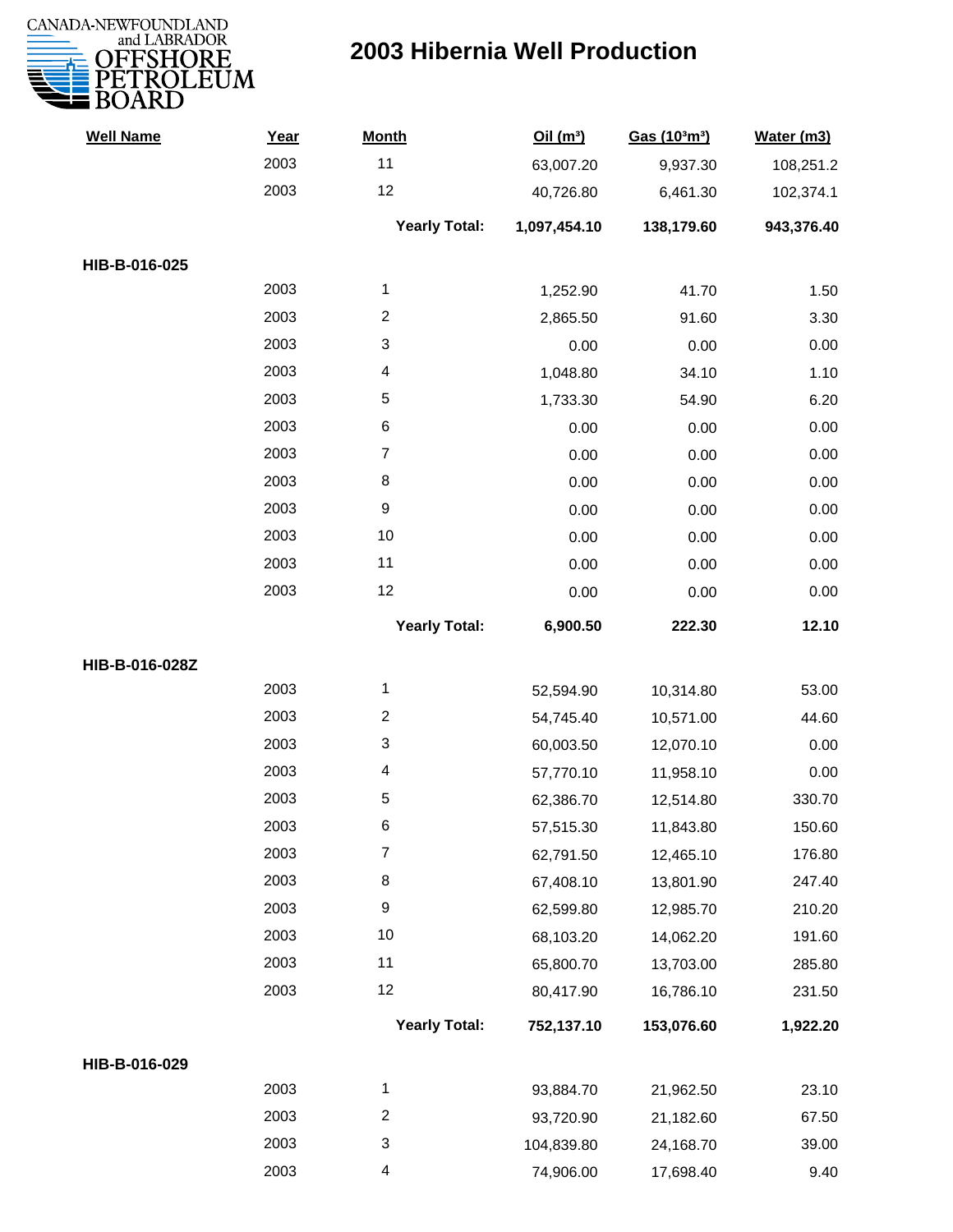

| <b>Well Name</b> | Year | <b>Month</b>         | Oil(m <sup>3</sup> ) | Gas (103m3) | Water (m3) |
|------------------|------|----------------------|----------------------|-------------|------------|
|                  | 2003 | 5                    | 106,707.20           | 24,519.70   | 265.10     |
|                  | 2003 | $\,6$                | 101,213.70           | 24,204.70   | 218.70     |
|                  | 2003 | $\overline{7}$       | 106,130.50           | 24,814.80   | 293.20     |
|                  | 2003 | 8                    | 105,589.10           | 25,457.80   | 447.60     |
|                  | 2003 | 9                    | 103,681.30           | 25,396.90   | 404.30     |
|                  | 2003 | 10                   | 106,352.70           | 25,468.20   | 303.30     |
|                  | 2003 | 11                   | 97,946.30            | 23,282.90   | 425.40     |
|                  | 2003 | 12                   | 102,970.90           | 24,621.20   | 297.40     |
|                  |      | <b>Yearly Total:</b> | 1,197,943.10         | 282,778.40  | 2,794.00   |
| HIB-B-016-033    |      |                      |                      |             |            |
|                  | 2003 | 1                    | 11,159.20            | 2,373.50    | 15.00      |
|                  | 2003 | $\overline{2}$       | 0.00                 | 0.00        | 0.00       |
|                  | 2003 | 3                    | 0.00                 | 0.00        | 0.00       |
|                  | 2003 | 4                    | 18,499.80            | 4,105.10    | 77.80      |
|                  | 2003 | 5                    | 94,050.40            | 20,453.50   | 233.60     |
|                  | 2003 | $\,6$                | 94,616.70            | 21,338.40   | 298.50     |
|                  | 2003 | $\overline{7}$       | 83,334.90            | 18,254.20   | 230.20     |
|                  | 2003 | 8                    | 81,435.20            | 18,220.20   | 377.30     |
|                  | 2003 | 9                    | 89,416.00            | 20,260.10   | 349.80     |
|                  | 2003 | 10                   | 81,898.20            | 17,780.20   | 230.50     |
|                  | 2003 | 11                   | 80,337.20            | 17,658.90   | 364.50     |
|                  | 2003 | 12                   | 68,308.20            | 15,052.80   | 246.70     |
|                  |      | <b>Yearly Total:</b> | 703,055.80           | 155,496.90  | 2,423.90   |
| HIB-B-016-034Y   |      |                      |                      |             |            |
|                  | 2003 | 5                    | 22,919.80            | 5,161.80    | 201.20     |
|                  | 2003 | 6                    | 103,116.70           | 24,283.10   | 222.80     |
|                  | 2003 | 7                    | 100,438.40           | 23,646.50   | 437.00     |
|                  | 2003 | 8                    | 98,735.10            | 23,978.10   | 1,547.70   |
|                  | 2003 | 9                    | 95,359.60            | 23,598.40   | 420.40     |
|                  | 2003 | 10                   | 109,716.40           | 26,715.40   | 319.70     |
|                  | 2003 | 11                   | 97,243.70            | 23,445.50   | 422.40     |
|                  | 2003 | 12                   | 105,778.30           | 25,539.50   | 304.50     |
|                  |      | <b>Yearly Total:</b> | 733,308.00           | 176,368.30  | 3,875.70   |
| HIB-B-016-035    |      |                      |                      |             |            |
|                  | 2003 | $\sqrt{2}$           | 6,198.00             | 1,181.50    | 1,487.50   |
|                  |      | <b>Yearly Total:</b> | 6,198.00             | 1,181.50    | 1,487.50   |